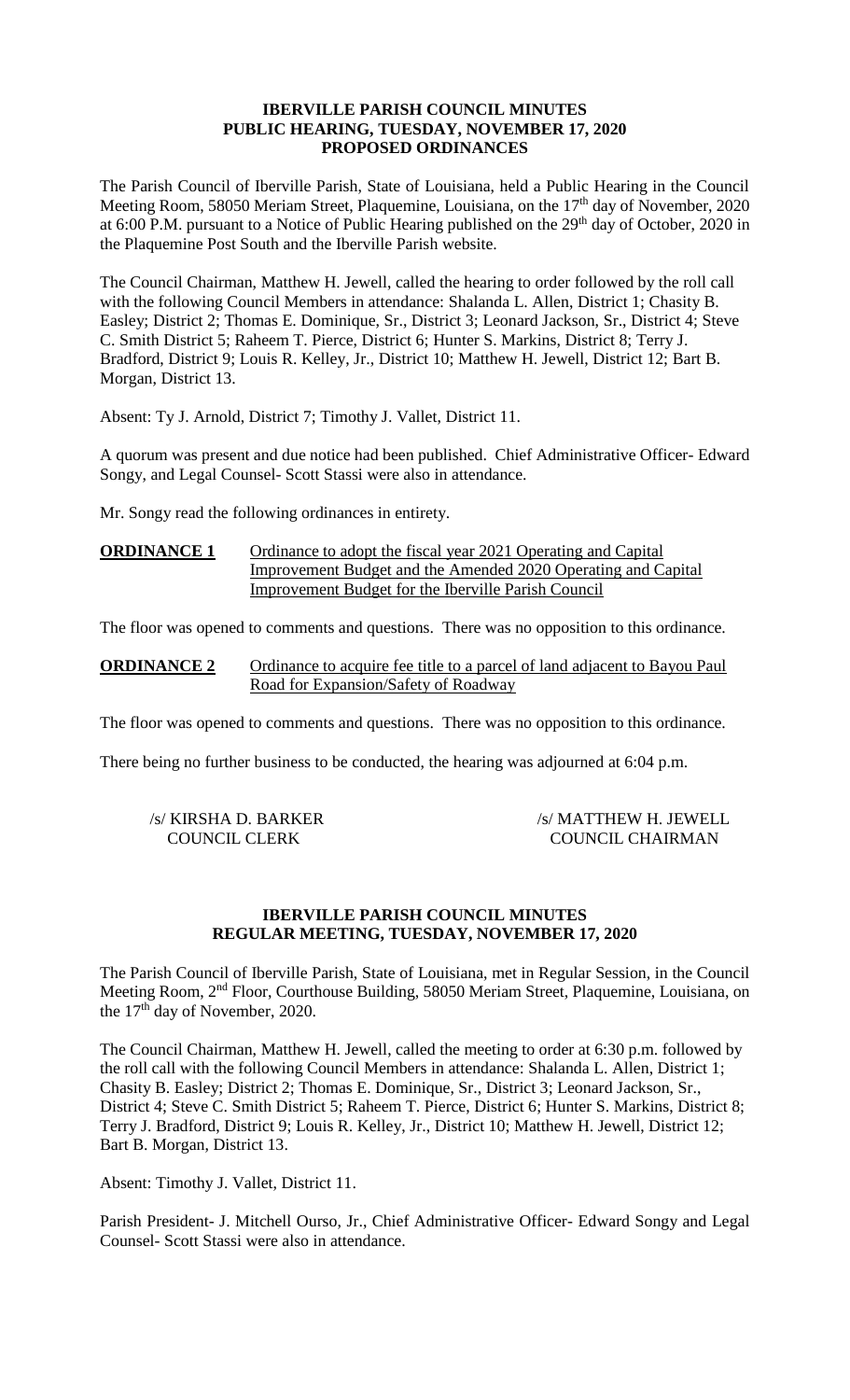A quorum was present and due notice had been posted and published in the Plaquemine Post South newspaper on the  $12<sup>th</sup>$  day of November, 2020. The Pledge of Allegiance followed.

Council Chairman Jewell called for anyone wanting to make public comments to register with the Clerk. No one registered to speak.

# ADDENDUM

None.

# PRESENTATIONS AND APPEARANCES

None.

### APPROVAL OF MINUTES

Upon a motion by Councilman Jackson, and seconded by the Council, it was moved to wave the reading of the minutes of October 20, 2020 and approve as written. The motion having been duly submitted to a vote was duly adopted by the following yea and nay votes on roll call:

YEAS: Allen, Easley, Dominique, Jackson, Smith, Pierce, Arnold, Markins, Bradford, Kelley, Morgan. NAYS: None. ABSTAIN: None.

ABSENT: Vallet.

The motion was declared adopted by the Chairman.

# PRESIDENT'S REPORT

President Ourso reported on the following:

- President Ourso presented the most recent Covid-19 statistics for Iberville Parish. There has been a 3.2% rise in cases since Halloween, and the parish is currently at a 8.2% positivity rate. If the rate increases to a 10 for two consecutive weeks then the State will have to shut down the bar rooms again. DHH provides new updated Covid- 19 numbers every Wednesday. President Ourso will receive those numbers tomorrow. EOC Director, Clint Moore, summarized the statistics from the Louisiana Department of Health (LDH) website. The State will remain under the Phase 3 guidelines.
- Ochsner Medical Facility wanted to have testing done around the Parish. On November 30, 2020 from 9:00 a.m. to 3:00 p.m. and December 1, 2020 from 11:00 a.m. to 6:00 p.m. there will be testing sites at the Council on Aging Facility in Plaquemine. They are trying to set up a site in White Castle.
- Next Thursday is Thanksgiving and Pelican Waste will not pick up garbage on that day. The White Castle area will not be picked up until the following day on Friday. The St. Gabriel area will be picked up on that Saturday.
- A letter signed by President Ourso was sent to the City of Plaquemine's Mayor Reeves. In 1997 the "Island Development" developed its community and golf course. The City of Plaquemine annexed that property and put it into city limits. Soon after, Enterprise Boulevard was constructed with Parish and State funding. The Wilbert family agreed to donate the land for Enterprise Blvd with the condition to build a bridge over Bayou Plaquemine to connect Bayou Jacob Road. At that time the City of Plaquemine couldn't afford the bridge so the Parish built it. The Parish invested close \$2 million for the road and the bridge and recently overlaid the road. The Parish wrote this letter to inform the City of Plaquemine pursuant to the provisions of LA R.S. 33:224, that it will transfer this road and bridge over to the City of Plaquemine to maintain within their jurisdiction.
- There is orange fencing around the Courthouse's courtyard because the pavers need to be repaired, and it will stay up until the next quarter of next year.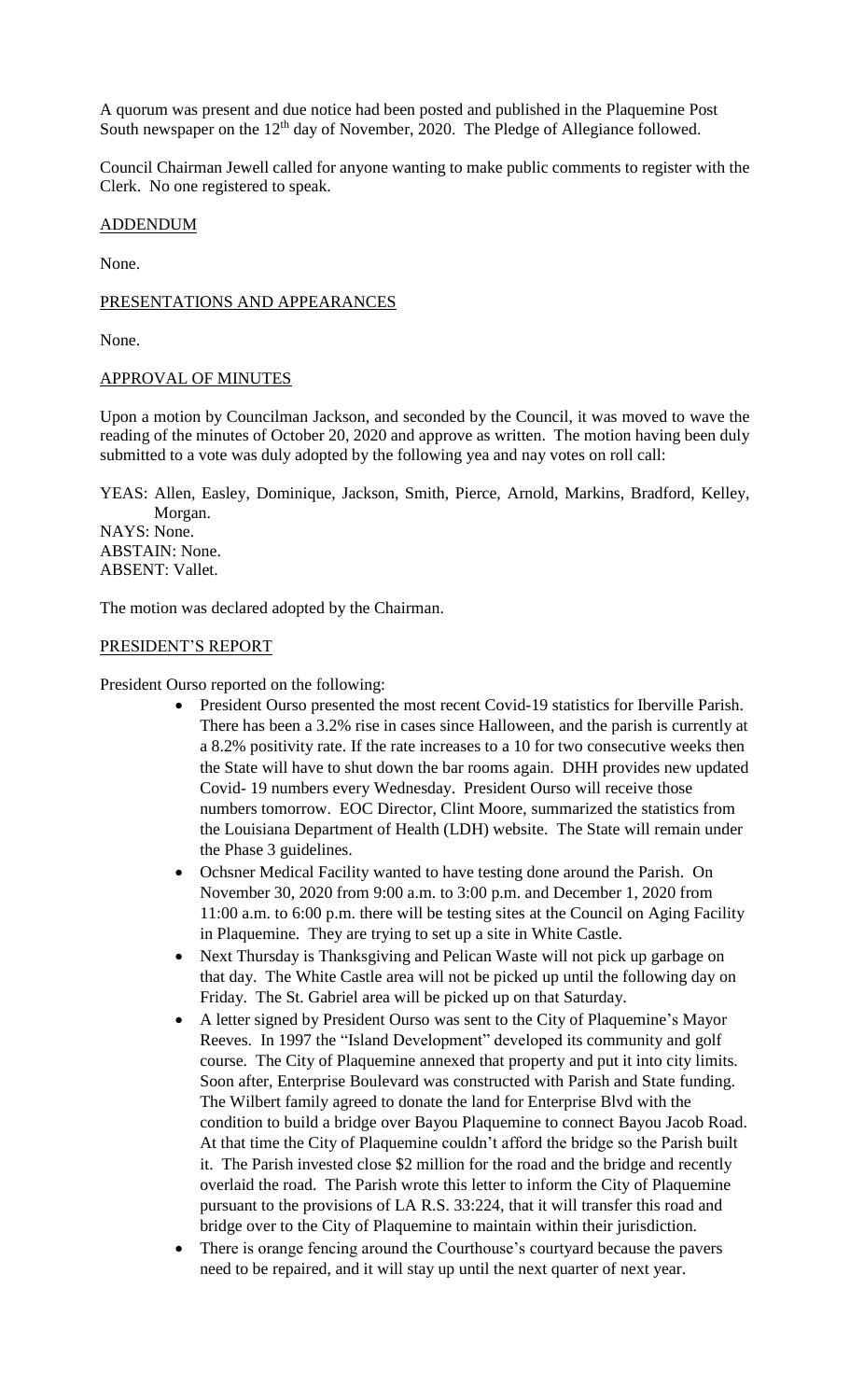- St. James Parish mirrors similarly to Iberville Parish. He stated 27% of property tax for St. James Parish comes from the petrolchemical plant that is shutting down. President Ourso does have concerns of the petrolchemical industry shut downs and its possible effects on our Parish's sales taxes. The petrolchemical industry is critical for our Parish's budget and economy. We have a steady flow of sales tax because Shintech is still under construction. President Ourso is taking a cautious approach to keep an eye on the economics of this parish.
- If the Covid-19 cases spike to 10% tomorrow the Council will be notified.
- He wished the Council a happy and safe Thanksgiving.

### FINANCIAL REPORT

Finance Director, Randall Dunn stated the financial statements have been presented to the Council. The sales tax collections are still within his projections. He also stated the budget ordinance is up for adoption tonight and he would appreciate the Council's support. There were no questions or comments from the Council.

### OLD BUSINESS

### **ORDINANCE IPC# 009-20**

### **PROPOSED 2021 BUDGET AND AMENDED 2020 BUDGET ORDINANCE**

# **ORDINANCE TO ADOPT THE FISCAL YEAR 2021 OPERATING AND CAPITAL IMPROVEMENT BUDGET AND THE AMENDED 2020 OPERATING AND CAPITAL IMPROVEMENT BUDGET FOR THE IBERVILLE PARISH COUNCIL**

WHEREAS, Iberville Parish Home Rule Charter Sections 5-03 and 5-05 provide that the Iberville Parish Council shall adopt annually an operating budget and a capital improvement budget for the fiscal year of January 1, 2021 through December 31, 2021.

WHEREAS, the 2020 amended and 2021 Operating and Capital Improvement Budgets have been presented to the Iberville Parish Council and the General Public, and a public hearing will be held on the budgets and all proposed modifications, if any, on the  $17<sup>th</sup>$  day of November 2020, at 6:00 P.M.

WHEREAS, the Iberville Parish Department of Finance has submitted for appropriation requests to the State of Louisiana, Division of Administration, all requests for capital outlay funding for Parish projects, the Governor's Office of Rural Development, Department of Transportation & Development, Department of Labor, Department of Military Affairs, and Department of Health & Hospitals, and while it is not presently known if the requests will be approved and funded, the State funds shall be included in the 2021 budgets to the extent such funds are received by the Iberville Parish Council.

WHEREAS, the 2020 amended budget and the 2021 Operating and Capital Improvement budgets having been duly submitted for public hearing on the  $17<sup>th</sup>$  day of November, 2020.

NOW, THEREFORE, BE IT ORDAINED by the Iberville Parish Council, as follows;

"That the 2021 Operating and Capital Improvement budgets for the Iberville Parish Council be approved and adopted as amended.

"That the 2020 Amended Budget be approved and adopted."

"That a copy of the budgets shall be on file with the Iberville Parish Council Clerk and open for public inspection in accordance with law."

"That this ordinance be published in accordance with the provision of the Iberville Parish Home Rule Charter, and that the approved budget shall become effective January 1, 2021, in accordance with law."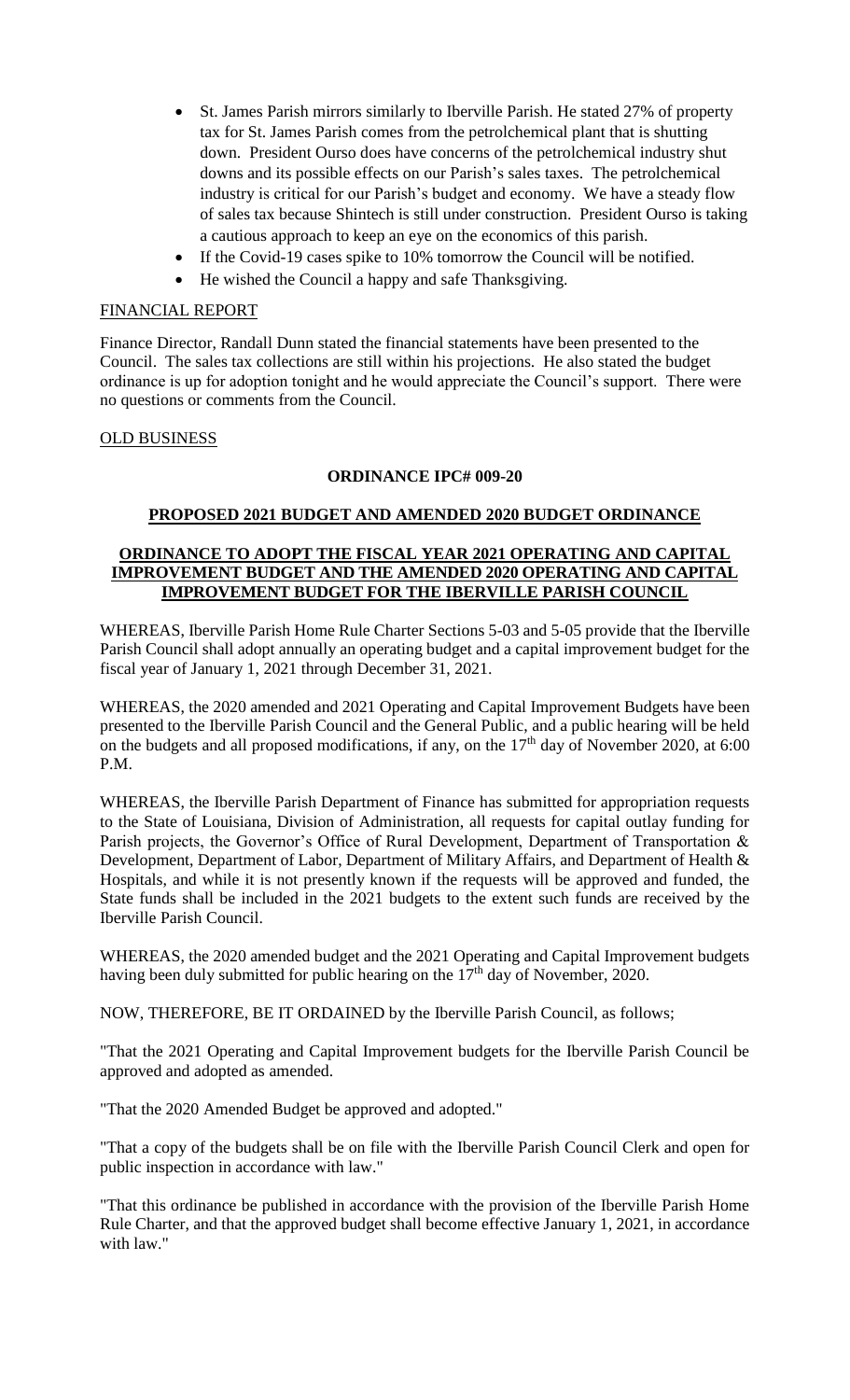The foregoing ordinance which was previously introduced at the meeting of the Iberville Parish Council on October 20, 2020 and a summary thereof having been published in the official journal on October 29, 2020, the public hearing on this ordinance held on the  $17<sup>th</sup>$  day of November, 2020, at 6:00 p.m., in the Council Meeting Room, 58050 Meriam Street, Plaquemine, Louisiana, was brought up for final passage with a motion by Councilman Pierce, and seconded by Councilman Bradford, having been duly submitted to a vote, the ordinance was duly adopted by the following yea and nay vote on roll call:

YEAS: Allen, Easley, Dominique, Jackson, Smith, Pierce, Arnold, Markins, Bradford, Kelley, Morgan. NAYS: None. ABSTAIN: None. ABSENT: Vallet.

The ordinance was declared adopted by the Chairman on the  $17<sup>th</sup>$  day of November, 2020.

# **ORDINANCE IPC# 010-20**

# **ORDINANCE TO ACQUIRE FEE TITLE TO A PARCEL OF LAND ADJACENT TO BAYOU PAUL ROAD IDENTIFIED AS LOT 1A-2 ON MAP PREPARED BY PAN AMERICAN ENGINEERS FOR EXPANSION/SAFETY OF ROADWAY**

WHEREAS, Bayou Paul Road located in St. Gabriel is a Parish owned and maintained roadway and is a heavily traveled roadway for area residents.

WHEREAS, there has been significant issued related to the maintenance of the shoulder area of Bayou Paul Road and more land is needed in order to correct the problems associated with the shoulder area of the roadway to make the roadway safer for the motoring public.

WHEREAS, the adjacent landowner has agreed to sell to the Iberville Parish Council a small tract of land identified as Lot 1A-2 on the attached map to improve the roadway shoulder.

WHEREAS, an appraisal has been obtained by a Louisiana Certified Real Estate Appraiser and the appraised value for the parcel of land is the sum of \$18,847.00. A copy of the survey plat and appraisal report are attached to this ordinance and incorporated by reference.

NOW, THEREFORE, BE IT ORDAINED, by the Iberville Parish Council as follows:

"That J. Mitchell Ourso, Jr., Parish President, be and is hereby authorized to execute and an all documentation relative to the acquisition of the parcel of land identified at Lot 1A-2 on survey plat map attached hereto for the sum of \$18,847.00 from the property owner."

The foregoing ordinance which was previously introduced at the meeting of the Iberville Parish Council on October 20, 2020 and a summary thereof having been published in the official journal on October 29, 2020, the public hearing on this ordinance held on the  $17<sup>th</sup>$  day of November, 2020, at 6:00 p.m., in the Council Meeting Room, 58050 Meriam Street, Plaquemine, Louisiana, was brought up for final passage with a motion by Councilman Pierce, and seconded by Councilman Bradford, having been duly submitted to a vote, the ordinance was duly adopted by the following yea and nay vote on roll call:

YEAS: Allen, Easley, Dominique, Jackson, Smith, Pierce, Arnold, Markins, Bradford, Kelley, Morgan. NAYS: None. ABSTAIN: None. ABSENT: Vallet.

The ordinance was declared adopted by the Chairman on the  $17<sup>th</sup>$  day of November, 2020.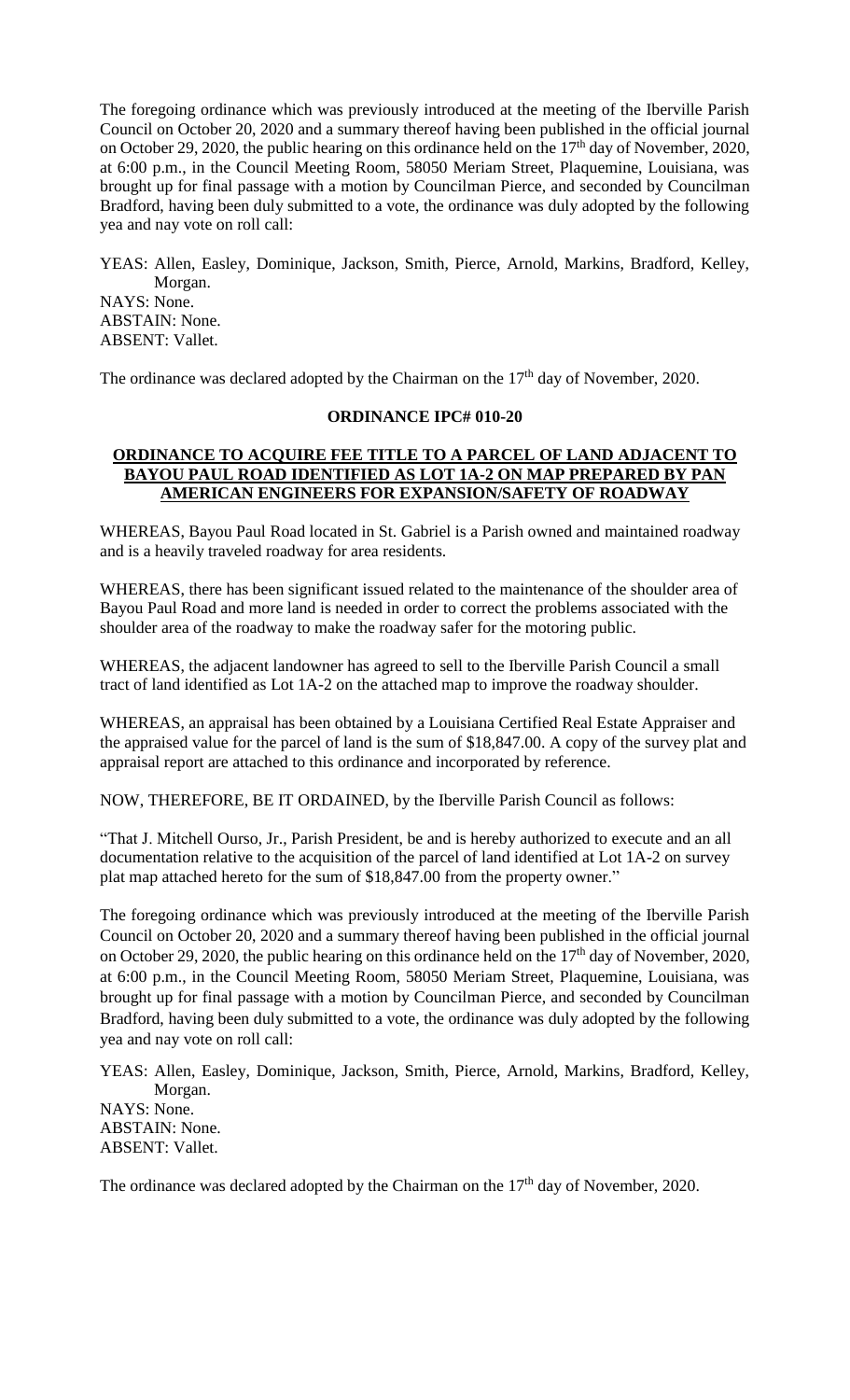# NEW BUSINESS

- A) Introduction of Ordinances
	- 1) Ordinance to formally transfer a portion of Enterprise Boulevard located within the jurisdictional boundaries of the City of Plaquemine, Louisiana

Upon a motion by Councilman Smith, seconded by Councilman Pierce, it was moved that a public hearing be held on Tuesday, December 15, 2020 at 6:00 p.m. on the introduced ordinance.

The motion having been duly submitted to a vote, was duly adopted by the following yea and nay votes on roll call:

YEAS: Allen, Easley, Dominique, Jackson, Smith, Pierce, Arnold, Markins, Bradford, Kelley, Morgan. NAYS: None. ABSTAIN: None. ABSENT: Vallet.

The motion was declared adopted by the Chairman on November 17, 2020.

### RESOLUTION COMMITTEE REPORT

The Resolution Committee met on Tuesday, November 17, 2020 at 6:04 p.m., followed by the roll call with the following Resolution Committee Members only in attendance: Smith, Pierce, Kelley, Markins, Jackson, Morgan, Dominique.

Absent: Vallet, Arnold.

The following resolution was read aloud by Mr. Songy:

A) Resolution to declare legal holidays for 2021

There were no questions from the Council or the public.

Councilman Smith made a recommendation to forward the resolutions to the regular meeting, seconded by Councilman Markins. The recommendation having been duly submitted to a vote was duly adopted by the following yea and nay votes on roll call by Resolution Committee Members only:

YEAS: Smith, Pierce, Kelley, Markins, Jackson, Morgan, Dominique. NAYS: None. ABSTAIN: None. ABSENT: Vallet, Arnold.

The recommendation was declared adopted by the Chairman to forward the resolutions to the regular meeting.

#### DURING THE REGULAR MEETING:

#### **RESOLUTION IPC# 2020-015**

# **RESOLUTION TO DECLARE LEGAL HOLIDAYS FOR 2021**

 The following resolution was introduced by Councilman Kelley and seconded by Councilman Markins.

 WHEREAS, pursuant to the provisions of La. R.S. 1:55 and the Home Rule Charter, the Iberville Parish Council hereby approves the attached holiday schedule as public holidays for its employees.

NOW, THEREFORE, BE IT RESOLVED BY the Iberville Parish Council as follows: